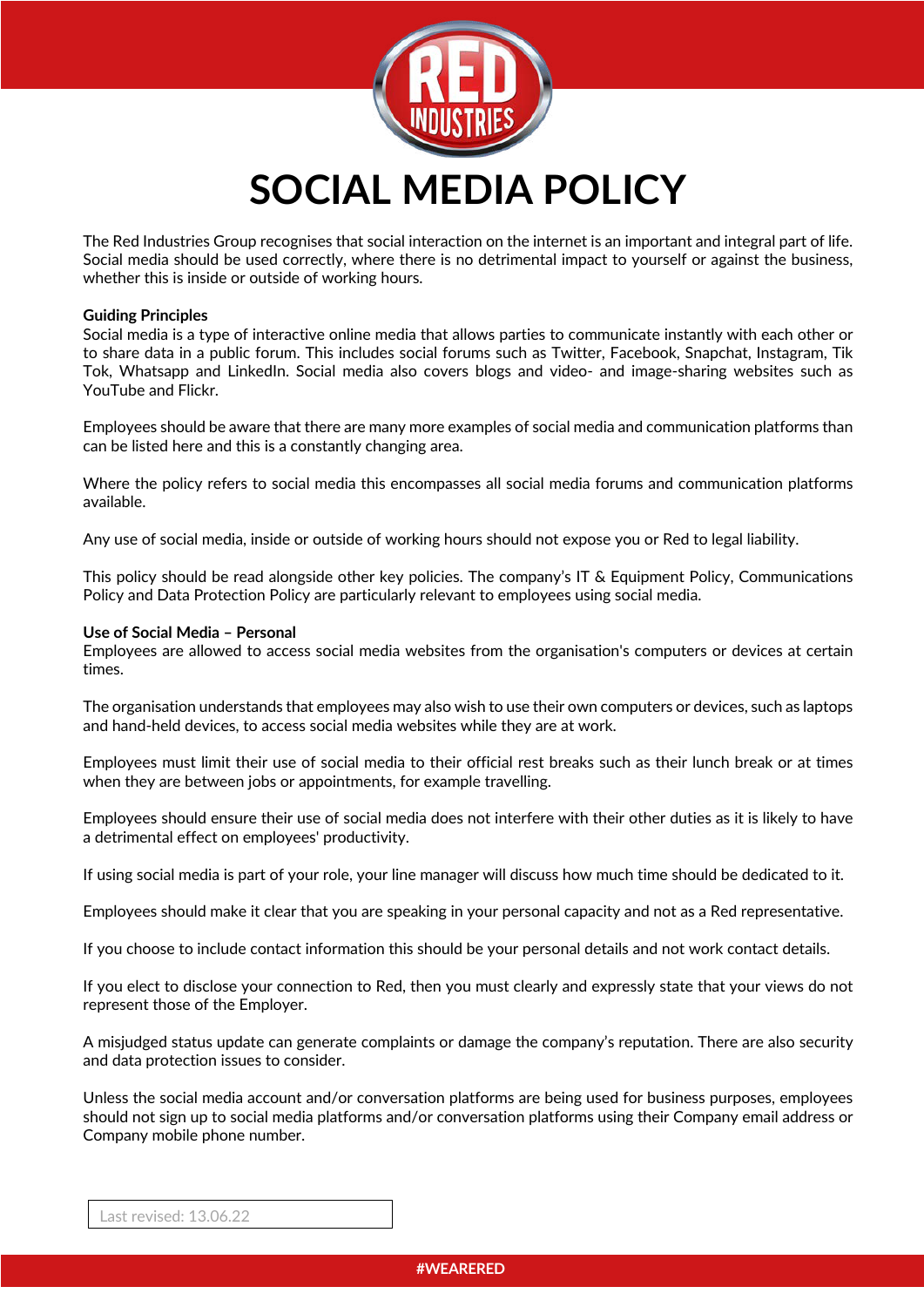

## **Use of Social Media – Official Enquiries**

Any media enquiries via social media should be directed to the Group Marketing Manager. If you are contacted by a media representative or asked for comment for publication about us or otherwise in connection with your employment, you should inform the Group Marketing Manager. You would not be authorised to respond the enquiry on behalf of the company.

### **Use of Social Media – Business**

For some roles within the organisation, the use of social media websites is part of their work. Roles in Sales, Marketing and Human Resources departments will be encouraged to make appropriate use of social media websites as part of their day-to-day job.

Employees will be encouraged to promote recruitment vacancies, sales offers or information on our products.

Any social media accounts and/or conversation platforms linked to an employees Company email address and/or Company mobile number will need to be closed down at the point of the employee leaving the business.

Whilst interacting on social media employees should use the same safeguards as they would with any other form of communication about the organisation in the public sphere. These safeguards include:

- making sure that the communication has a *purpose* and a *benefit* for the organisation;
- getting a colleague to *check the content* before it is published.

# **Guidance on Social Media Use**

Any communications that employees through social media must not:

- **bring the organisation into disrepute,** for example by: criticising or arguing with customers, colleagues or rivals; making defamatory comments about individuals or other organisations or groups; or posting images that are inappropriate or links to inappropriate content;
- **breach confidentiality**, for example by: revealing trade secrets or information owned by the organisation; giving away confidential information about an individual (such as a colleague or customer contact) or organisation (such as a rival business); or discussing the organisation's internal workings (such as deals that it is doing with a customer or its future business plans that have not been communicated to the public);
- **breach copyright**, for example by: using someone else's images or written content without permission; failing to give acknowledgement where permission has been given to reproduce something;
- **breach intellectual property rights,** for example by: not appropriately referencing sources or citations correctly.
- **do anything that could be considered discriminatory against, or bullying or harassment of, any individual,** for example by: making offensive or derogatory comments relating to sex, gender reassignment, race (including nationality), disability, sexual orientation, religion or belief or age; using social media to bully another individual (such as an employee of the organisation); or posting images that are discriminatory or offensive or links to such content.
- **Create misunderstandings,** for example by: commenting on sensitive topics or making innocent comments that could be misconstrued. Tone and language of comments can be easily misinterpreted.

#### **Copyright**

Red Industries respects and operates within copyright laws. Employees may not use social media to: Publish or share any **copyrighted software, media or materials owned by third parties**, unless permitted by that third party.

If employees wish to **share content published on another website**, they are free to do so if that website has obvious sharing buttons or functions on it.

Share links to **illegal copies** of music, films, games or other software.

Company social media accounts should be **protected by strong passwords** that are changed regularly and shared only with authorised users.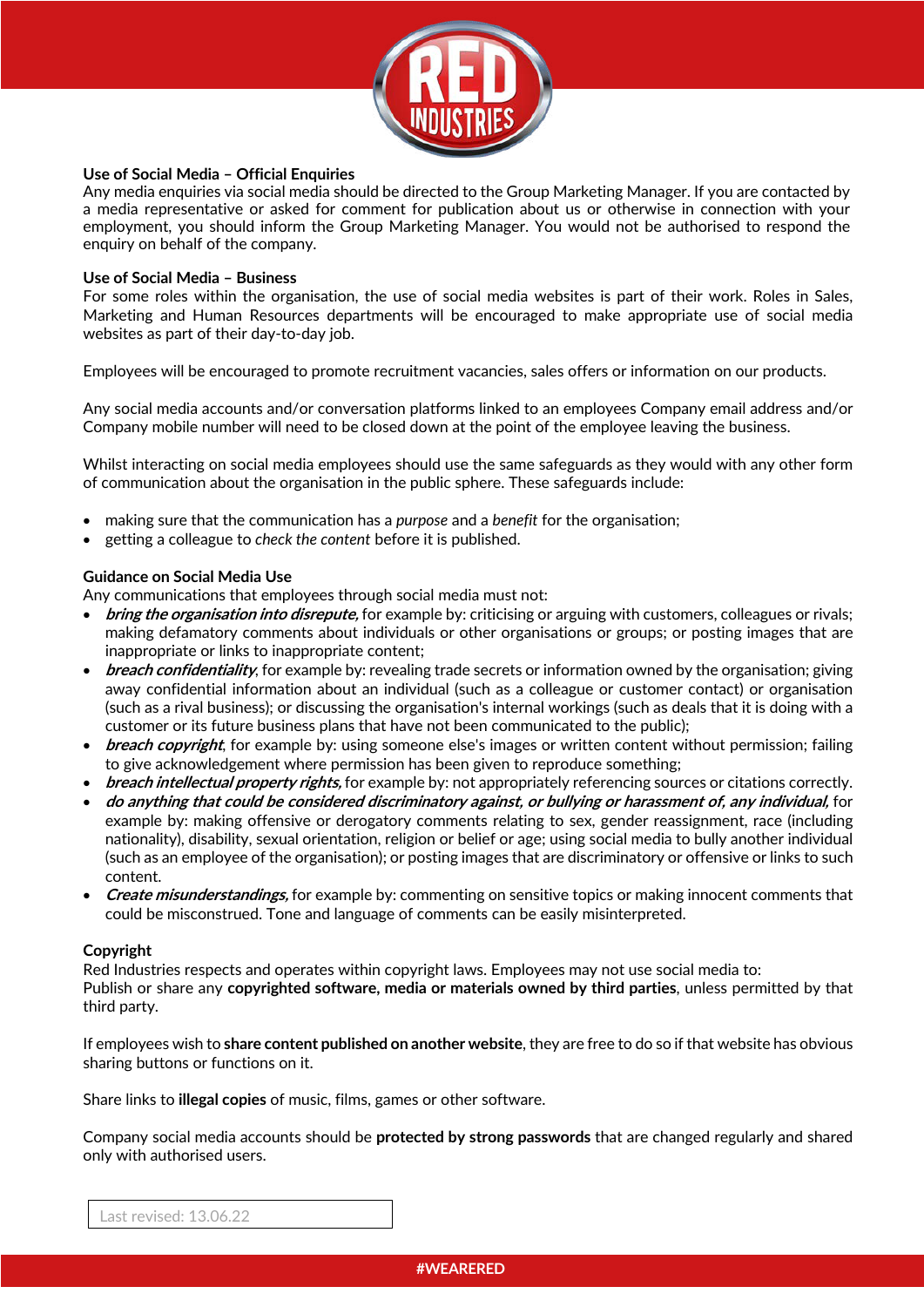

Wherever possible, employees should use **two-factor authentication** (often called mobile phone verification) to safeguard company accounts.

### **Avoid Social Scams**

Employees should watch for **phishing attempts**, where scammers may attempt to use deception to obtain information relating to either the company or its customers.

Employees should never reveal sensitive details through social media channels. Customer identities must always be verified in the usual way before any account information is shared or discussed.

Employees should **avoid clicking links** in posts, updates and direct messages that look suspicious. In particular, users should look out for URLs contained in generic or vague sounding direct messages.

Following these simple rules helps avoid the most common pitfalls:

**Know the social network.** Employees should spend time becoming familiar with the social network before contributing. It's important to read any FAQs and understand what is and is not acceptable on a network before posting messages or updates.

**If unsure, don't post it.** Employees should err on the side of caution when posting to social networks. If an employee feels an update or message might cause complaints or offence  $-$  or be otherwise unsuitable  $-$  they should not post it. Employees can always consult the Group IT Manager for advice.

**Be thoughtful and polite.** Many social media users have got into trouble simply by failing to observe basic good manners online. Employees should adopt the same level of courtesy used when communicating via email.

**Look out for security threats.** Employees should be on guard for social engineering and phishing attempts. Social networks are also used to distribute spam and malware.

**Keep personal use reasonable.** Although the company believes that having employees who are active on social media can be valuable both to those employees and to the business, everyone should exercise restraint in how much personal use of social media they make during working hours.

**Don't make promises without checking.** Some social networks are very public, so employees should not make any commitments or promises on behalf of Red Industries without checking that the company can deliver on the promises.

**Handle complex queries via other channels.** Social networks should not resolve complicated enquiries and customer issues. Once a customer has made contact, employees should handle further communications via a more appropriate channel — usually email or telephone.

**Don't escalate things.** It's easy to post a quick response to a contentious status update and then regret it. Employees should always take the time to think before responding and hold back if they are in any doubt at all.

It is useful to bear in mind when posting any content or comment that they may be permanently and publicly available and that you may not be able later to delete or remove them.

You should ensure that your communications are consistent with the image that you would like to present publicly including to us and any future employers, colleagues, friends, business contacts.

#### **Monitoring use of social media during work time**

The organisation reserves the right to monitor employees' internet usage but will endeavour to inform an affected employee when this is to happen and the reasons for it. The organisation considers that valid reasons for checking an employee's internet usage include suspicions that the employee has: